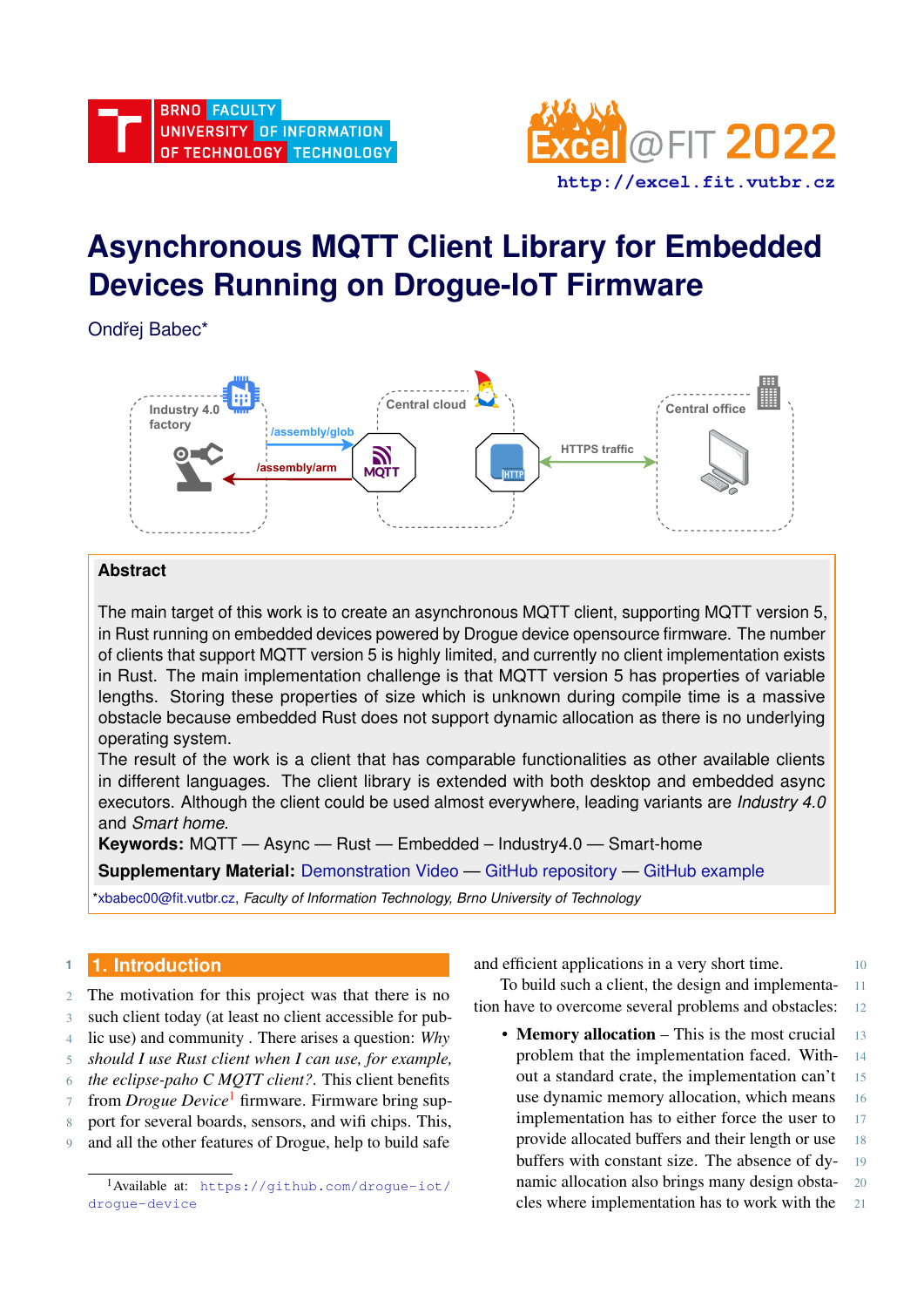22 Rust ownership model described in Section [3.](#page-1-0)

- 23 Async executors differences There are many 24 async executors which could be used and more 25 executors will probably come in the future as 26 Rust is heavily developed. Client has to use 27 general Rust futures [\[3\]](#page-5-0) and *async/await* [\[2\]](#page-5-1) so 28 the end-user can choose final async executor.
- 29 Support for any network drivers For embed-30 ded devices, we can find a significant amount of 31 network boards and most of them have different 32 network drivers.
- 33 Complexity of API This point is probably 34 most significant. With MQTT version 5 there 35 come a large number of possibilities as to how 36 control packets can be configured. But how 37 much of this configuration does the user really 38 need? The right balance will make the client 39 usable in the real world.
- $40 \rightarrow$  **Extensibility** An objective which is probably 41 needed in all projects these days. With Rust, 42 everything is a little more complicated. With no 43 inheritance and big differences between MQTT 44 versions, there is not much space how to prepare 45 something for future development.

 A big advantage of this project is the significant number of potential areas where it can be used. Rust is currently in very active development and the commu- nity around it is growing massively. That means Rust is slowly starting to match older languages like *C and C++*. As is common knowledge, development and maintenance project written in those languages is hard so many companies providing *IoT* solutions invest a great deal in Rust development. These solutions are exactly the right fit for this MQTT client.

## **<sup>56</sup> 2. Existing solutions**

 If we talk about existing solutions there are no so- lutions that fit the purpose of this client. But there are solutions which are targeting mainly standard de- vices not embedded ones or supporting only MQTT version 3.

## **62 2.1 Microsoft Hub MQTT**

63 Microsoft is providing several clients for MQTT but

- 64 none of the clients<sup>[2](#page-1-1)</sup> is written in Rust. The only client
- 65 which could be usable on embedded devices is a client
- 66 written in *C*. Clients follow the specification of Hub.
- 67 Most significant ones for MQTTv5:

| • Retain not supported                                  | 68 |
|---------------------------------------------------------|----|
| • Maximum QoS is 1                                      | 69 |
| • No subscription identifiers and Client IDs            | 70 |
| • Maximum packet size is set to 256 KiB                 | 71 |
| • Supports only <i>AUTH</i> packet authentication       | 72 |
| MQTT version 5 features of the Hub are not offi-        | 73 |
| cially released, so these might not be final specifica- | 74 |
| tions.                                                  | 75 |
|                                                         |    |

#### **2.2 Eclipse Paho 76**

Eclipse Paho might be the most used MQTT client  $77$ of all and, like most clients, Paho uses wrappers of 78 the  $C$  implementation to deliver the library in different  $\frac{79}{2}$ languages. It is no surprise that a wrapper is already  $80$ created for Rust<sup>[3](#page-1-2)</sup>. **.** 81

This implementation is targeting only memory- 82 managed operating systems, so there is no support 83 for embedded. Although this client will not work on 84 embedded, a big advantage could be support for all 85 configurations which MQTT provides, in all of the 86 current versions. However, in most scenarios, IoT 87 devices use only a limited number of configurations. 88

#### **2.3 Comparison 89**

All of these client implementations, including this 90 project, have different positives and negatives but none 91 of the clients above is Rust native, or aims mainly for 92 embedded devices. That is a big advantage of this 93 project together with competitive control packets con- 94 figuration. 95

Reviewing all of the information above we can say 96 that there is space for this project and there should not 97 be a problem in finding right fit in any of Rust based 98 IoT ecosystems (or just any Rust embedded firmware). 99 However usage of this project on standard devices may 100 not beat any of mentioned clients because embedded 101 support brings several complications which users do 102 not spend time with. 103

#### <span id="page-1-0"></span>**3. Implementation <sup>104</sup>**

Client implementation has been logically separated 105 into several packages. These packages contain struc- 106 tures and traits that are having a common focus on 107 functionality. All of these packages are joined together 108 in the *client* package, see section [3.5.](#page-3-0) 109

## **3.1 Utils 110**

Utils contain structures and types which are mostly 111 focused on work with memory. The most significant 112

<span id="page-1-1"></span><sup>&</sup>lt;sup>2</sup>Microsoft MQTT client: [https://docs.](https://docs.microsoft.com/en-us/azure/iot-hub/iot-hub-mqtt-support) [microsoft.com/en-us/azure/iot-hub/](https://docs.microsoft.com/en-us/azure/iot-hub/iot-hub-mqtt-support) [iot-hub-mqtt-support](https://docs.microsoft.com/en-us/azure/iot-hub/iot-hub-mqtt-support)

<span id="page-1-2"></span><sup>3</sup>Eclipse Paho: [https://github.com/eclipse/](https://github.com/eclipse/paho.mqtt.rust) [paho.mqtt.rust](https://github.com/eclipse/paho.mqtt.rust)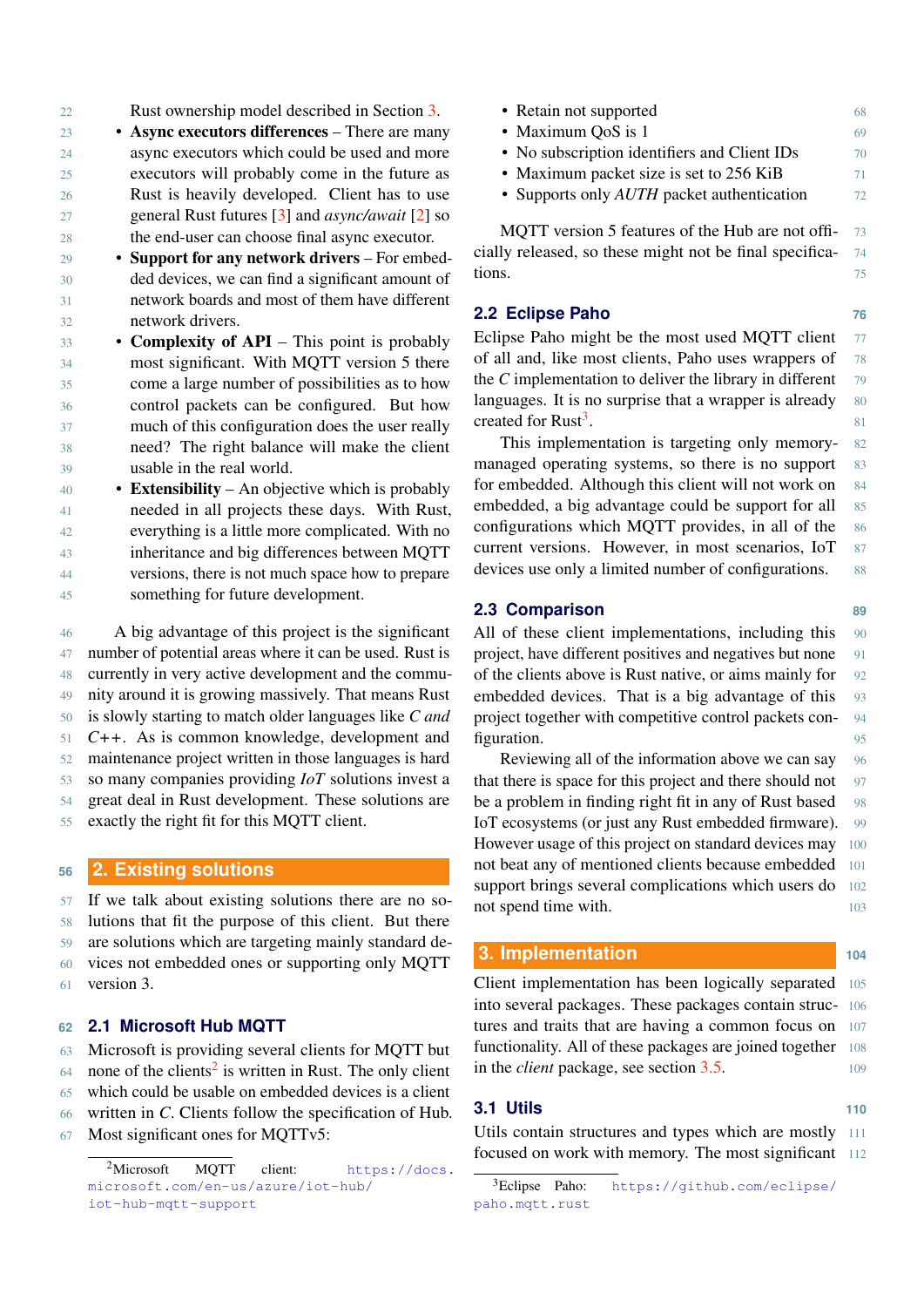parts of this package are *BuffReader* and *BuffWriter* which are used for reading and writing into buffer supplied as a parameter. An interesting aspect of 116 this code is the return type, which is used **Result** < (), **BufferError** >. That type is specific to Rust, methods return either success with void or error with a variant of specific enumeration.

```
120 pub fn write_binary_ref(&mut self,
121 bin: &BinaryData<'a>)
122 -> Result<(), BufferError> {
123 self.write_u16(bin.len)?;
124
125 return self.insert_ref(bin);
126 }
```
127 That is interesting, but what is even more teasing is operator ?. This operator is bound to the Result type. If the result is success operator unwraps the value (void in this case) otherwise takes an error and returns it immediately from the method/function.

#### **132 3.2 Encoding**

133 Encoding package contains Decoder and Encoder for 134 variable byte integer, which is described in MQTT ver-

135 sion 5 OASIS standard [\[1\]](#page-5-2). Error delegation in this

136 package works same way as previous package only

137 this time there is a use of special type **VariableByteIn-**

138 tegerthat is basically type alias as we know from other

139 languages like *C or C++*.

#### **140 3.3 Packet**

 As Figure [1](#page-3-1) shows, MQTT provides various control packets. These packets have to be mapped in a protocol to ensure communication functionality. This mapping is stored right in this package. There is a public trait Packet which contains a declaration of all methods which have to be implemented for specific packet types and contains a default implementation for common features which are the same for all the packet types.

 The rest of the structures for control types sim- ply map packet binary form into Rust structures. At this moment, there is a massive obstacle which has to be overcome. MQTT version 5 enables users to include properties of variable lengths and amounts in the packet.

 With embedded in combination with variables, there is a problem. As it was said, there is no dy- namic allocation, so there is no way how this could be variable. We have to know the exact size during the compile-time. Rust provides a solution named *const* 160 generics<sup>[4](#page-2-0)</sup> that allows programmer parameterize struc-ture or method with constant. In the manner of this

<span id="page-2-0"></span><sup>4</sup>Rust generics: [https://rust-lang.github.io/](https://rust-lang.github.io/rfcs/2000-const-generics.html) [rfcs/2000-const-generics.html](https://rust-lang.github.io/rfcs/2000-const-generics.html)

client, it allows parameterize structures with the ex- 162 pected length of buffers that store fields of variable 163 length. 164

Let's get through this by the example of publish 165 packet. 166

**use** heapless::**Vec**; 167 168 **pub struct** PublishPacket 169 <'a, **const** MAX\_PROPERTIES: **usize**> { 170 **pub** properties: **Vec**<Property<'a>, 171 MAX\_PROPERTIES>, 172 **pub** message: **Option**<&'a [**u8**]>, 173 } 174 175 PublishPacket:: < 'b, 5>:: new(); 176

Listing above shows definition of PublishPacket struc- 177 ture which contains explicit lifetime annotation 'b and 178 const generic argument **MAX\_PROPERTIES**. This 179 argument sets the size for heapless vec<sup>[5](#page-2-1)</sup> during the 180 creation of packet structure so variable length of prop- 181 erties is maintained and the user can decide how many 182 properties will need with no limitations from the client- 183 side. 184

Aside from mapping packets also contains imple- 185 mentations of trait methods. The most crucial of these 186 are *decode and encode*. These two methods are the 187 core of the whole client library. Decode methods de- 188 code incoming messages from raw format into the 189 usable structures with which can client manipulate. 190 Encode method do exact opposite. Without them client 191 could not work with packets effectively. 192

#### **3.4 Network trait and adapters 193**

Achieve compatibility with all the network drivers that 194 exist is not possible. Client provides implementation 195 of two network adapters for both embedded and non- 196 embedded network drivers. These adapters are for 197 tokio network and Drogue-device network driver. In 198 order to achieve maximum network driver compatibil- 199 ity, library also provides public network traits: 200

- Network Connection Factory which should be 201 used to establish a connection 202
- NetworkConnection containing all methods 203 necessary for working with TCP stack 204

Users with specific needs can adapt these traits onto 205 their network driver and pass adapter to the library. 206

#### **Tokio network adapter 207**

First network trait implementation is *Tokio network*. 208 Implementation is stored in a package of the same 209 name. This implementation adapts *Tokio* network that 210

<span id="page-2-1"></span><sup>5</sup>Heapless crate: [https://docs.rs/heapless/0.2.](https://docs.rs/heapless/0.2.1/heapless/struct.Vec.html) [1/heapless/struct.Vec.html](https://docs.rs/heapless/0.2.1/heapless/struct.Vec.html)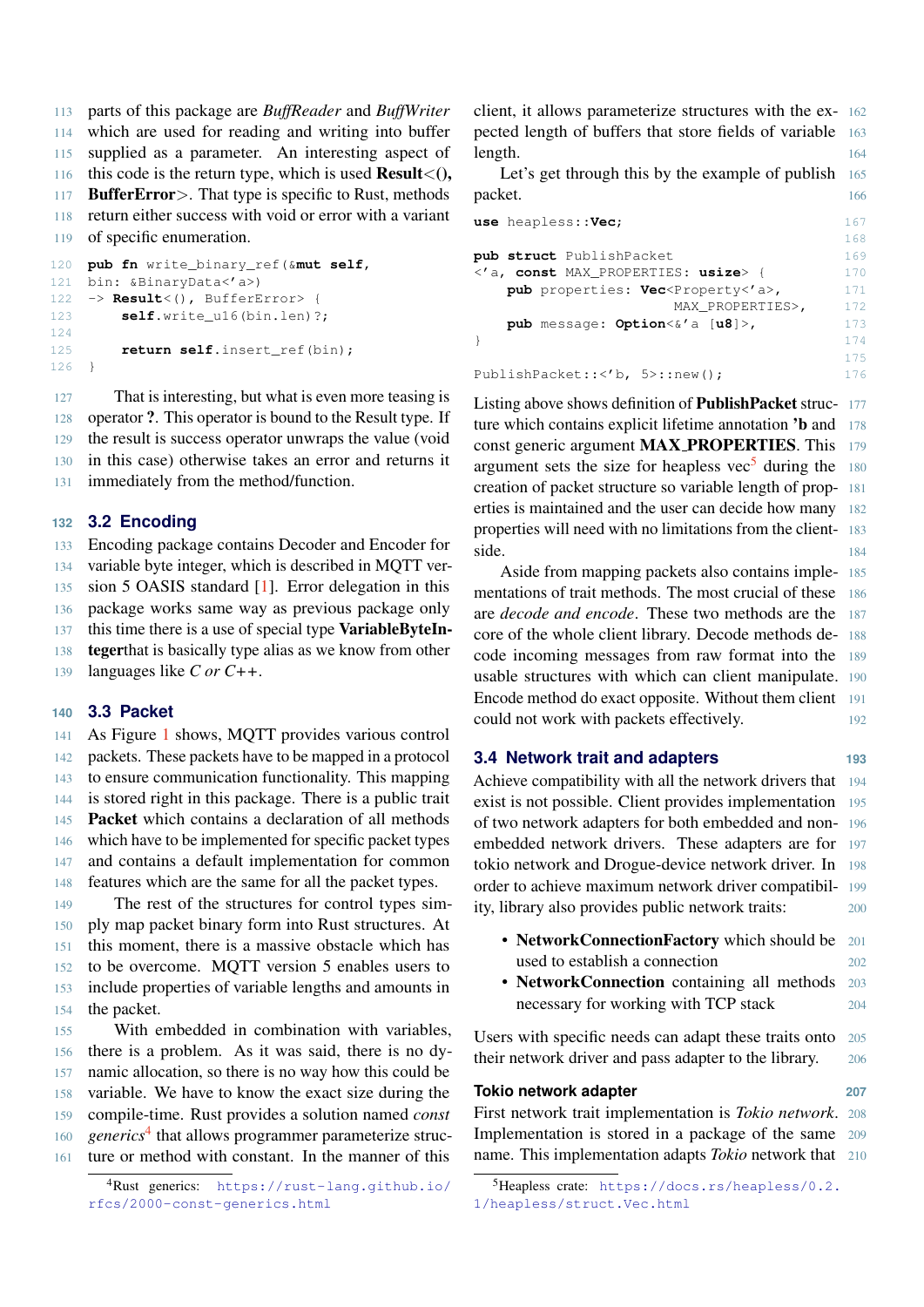<span id="page-3-1"></span>

**Figure 1.** MQTT protocol communication patter in smart home.

211 is contained inside *Tokio* async library<sup>[6](#page-3-2)</sup> into providing network traits. Network implementation in Tokio aims to support network driver for standard devices (non-embedded).

 Adapting such a network is not really great ex- ample for this project because network running on standard devices rarely need to close connections be- cause most of the systems can close these themselves. Having this implementation means the client offers full support for non-embedded devices using *Tokio* runtime. This network adapter is not the primary goal of this thesis but having such implementation is nec- essary to make whole development easier because de- bugging and testing are things which are in most time very problematic and time-consuming on embedded 226 devices.

#### **227 Drogue network adapter**

228 Second implementation of network traits is *Drogue* 229 *Network*. This adapter is located directly in Drogue 230 GitHub repository<sup>[7](#page-3-3)</sup>.

 Having support for Drogue means that the library now supports all devices and Wi-Fi chips that are sup- ported in Drogue framework. This is much more bene- ficial than having support for just one type of device, which is scope of this work.

236 Behavior of the Drogue Network differs totally

from Tokio network because we have to respect struc- 237 ture of Drogue-device firmware. Drogue-device async 238 behavior is based on actor model. That is important 239 because manipulating with TCP stack is running in 240 different actor than MQTT client. 241

|       | pub struct DroqueNetwork <a></a> | 242  |
|-------|----------------------------------|------|
| where |                                  | 243  |
|       | A: TopActor + 'static,           | 2.44 |
|       |                                  | 245  |
|       | socket: Socket <a>,</a>          | 246  |
|       |                                  |      |

As, code above displays instead of keeping some 248 address to the socket network structure is keeping ad- 249 dress of socket as the TcpActor. This way client can 250 communicate with TCP stack (open, send, receive, 251  $\csc$ ). 252

## <span id="page-3-0"></span>**3.5 Client 253**

There is an implementation of MQTT version 5 com- 254 patible client structure MQTTClient and configura- 255 tion structure ClientConfig in the client package. Client 256 structure holds config as an attribute and passes corre- 257 sponding parts of config to each of the control pack- 258 ets. Client contains implementations of *Actions* from 259 MOTT standard. The most significant obstacle here is 260 hassle with lifetimes. 261

<span id="page-3-3"></span><span id="page-3-2"></span><sup>6</sup>Available from: <https://tokio.rs/>

<sup>7</sup>Drogue Network available from: [https://github.](https://github.com/obabec/drogue-device/blob/mqtt-client/device/src/clients/mqtt.rs) [com/obabec/drogue-device/blob/mqtt-client/](https://github.com/obabec/drogue-device/blob/mqtt-client/device/src/clients/mqtt.rs) [device/src/clients/mqtt.rs](https://github.com/obabec/drogue-device/blob/mqtt-client/device/src/clients/mqtt.rs)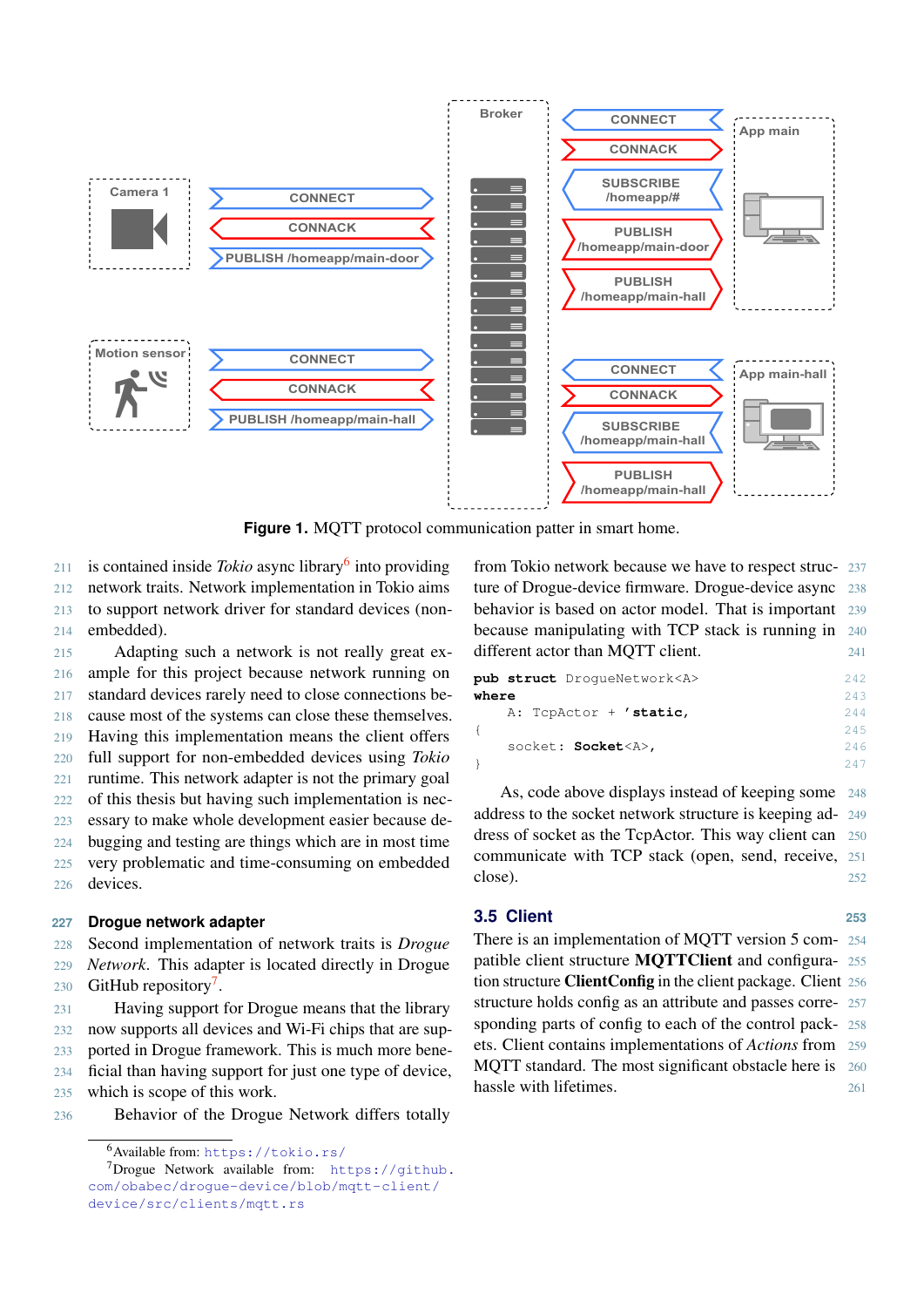```
262 pub async fn connect_to_broker<'b>
263 (&'b mut self)
264 -> Result<(), ReasonCode> {
265
266 let mut connect =
267 ConnectPacket:: < 'b, 2, 0>::new();
268
269 if self.config.username_flag {
270 connect.add_username(
271 &self.config.username);
272 }
273 }
274
275 { client.connect_to_broker().await };
276 { client.send_message(topic, MSG).await };
```
277 We can see the example right in the code above. Method send message also uses one of the client's attributes - *config*. Firstly client is passed as a mutable reference with lifetime 'b which means the reference will live only in the method's scope. Later is attribute config.username as a reference handed to created con-nect packet (packet lifetime is also set to 'b).

 Once the method is done, all variables and refer- ences with lifetime 'b are destroyed and they can be freely moved to another method. If the lifetime was not specified, the client mutable reference could not be passed to the next method because the reference in the packet would outlive the scope.

#### **<sup>290</sup> 4. Testing**

291 Testing of client library is done automatically during pull requests in *GitHub Actions*[8](#page-4-0) 292 . The project reposi-

- 293 tory contains 2 workflows:
- 294 Unit tests these tests aim at fundamental func-295 tionalities of structures not the library as a whole. 296 This does not require any other systems to be 297 deployed no real messaging is happening. These 298 tests are most beneficial for working with mem-299 ory where it is possible to simulate *Index Out Of* 300 *Bound* error and others.
- 301 Integration tests testing library as a whole sys-302 tem. This testing is done via *Tokio* test frame-303 work and *Tokio net* network implementation. 304 The tests are executed in parallel and all are 305 firing to the same MQTT broker. New approach 306 is currently in development which will allow in-307 tegration tests to be run mupltiple times agains 308 different broker implementations.

309 Unit tests are testing a most crucial part of imple-310 mentation (mapping the protocol). There is a unit test for each packet this tests both *encode and decode* func- 311 tion. After decoding and encoding the packet structure 312 each time the result is compared with the binary or 313 struct created manually, which ensures that the client 314 will create a malformed packet. 315

#### **5. Evaluation 316**

As a demonstration, there is an example application 317 which is connecting the Drogue device and MQTT 318 client. This demonstrates the usage of the client in 319 the real world even if it seems simple it is basically 320 everything that the end-user will need on the embed- 321 ded device. The whole code is aligned around the 322 Actor model which allows running and managing asyn- 323 chronous applications on one thread. Code is separated 324 into three actors. 325

- Main contains publisher functionality. Firstly 326 there is a configuration of the board and the fol- 327 lowing peripherals (LED Matrix and esp8266 328 wifi chip). After that TCP connection is estab- 329 lished and actors for matrix and receiver are 330 spawned, passing connection to the receiver. 331 The main application loop follows. This loop 332 contains asynchronous wait for the trigger of but- 333 ton A. Once the button is pressed MQTT client 334 will send *Hello World!* message to the specified 335 topic. 336
- Receiver contains all configuration and logic of 337 MQTT receiver. Once the client is configured 338 it connects to the broker and subscribes to the 339 specified topic. Then the main receiver loop 340 starts. The client is waiting for a new message. 341 When the message arrives it sends another mes- 342 sage to the Matrix actor to display the received 343 message. 344
- LED Matrix is an actor which is provided as 345 part of the Drogue device for *Micro::bit V2* 346 which is powering this example. The actor is  $347$ waiting for a new message in the inbox. Once 348 the message arrives at the inbox it displays the 349 message with some refresh rate. 350

This example is representing the expected usage of the 351 client. Several client instances running on the same 352 device with the possibility of different configurations 353 for all these instances. This example is powered by 354 Micro::bit V2 and *Adafruit HUZZAH ESP8266*<sup>[9](#page-4-1)</sup>. . 355

The example was recorded by Drogue contributor 356 Ulf Lilleengen because with recent changes in nightly 357 Rust and the wifi driver the *HUZZAH* which is not 358

<span id="page-4-0"></span><sup>8</sup>Github Actions: [https://docs.github.com/en/](https://docs.github.com/en/actions) [actions](https://docs.github.com/en/actions)

<span id="page-4-1"></span><sup>9</sup><https://www.adafruit.com/product/2471>